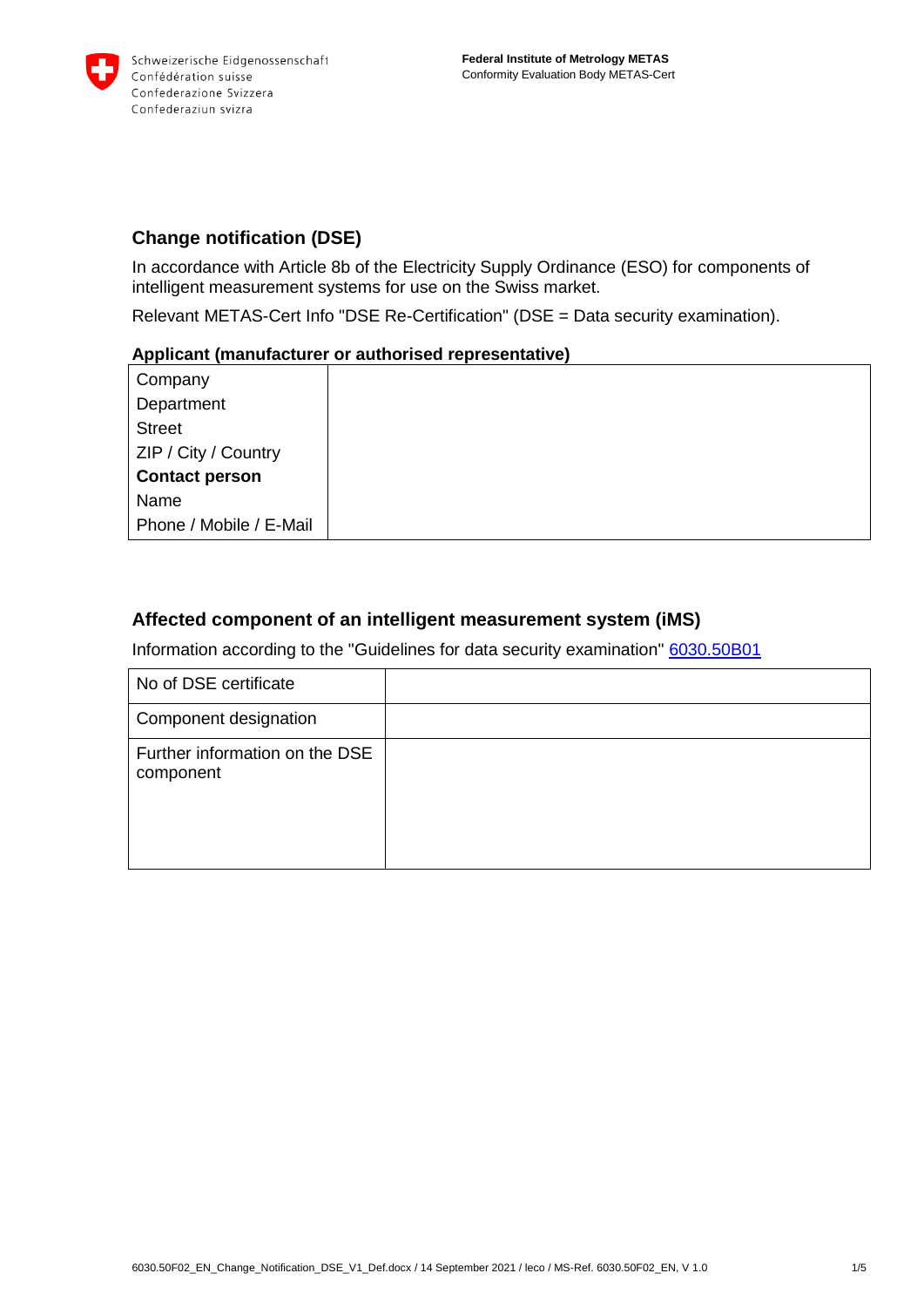| If applicable: Date of SW-/FW-changes: |  |  |
|----------------------------------------|--|--|
| If applicable: New SW-/FW-Version:     |  |  |
| If applicable: New Checksum:           |  |  |

together with this change notification. The adapted **SDCM** (6030.50F21

The adapted **SDCM** (  $\frac{6030.50F21}{2}$  ) with the documents listed therein is submitted

# **Applicant's comments:**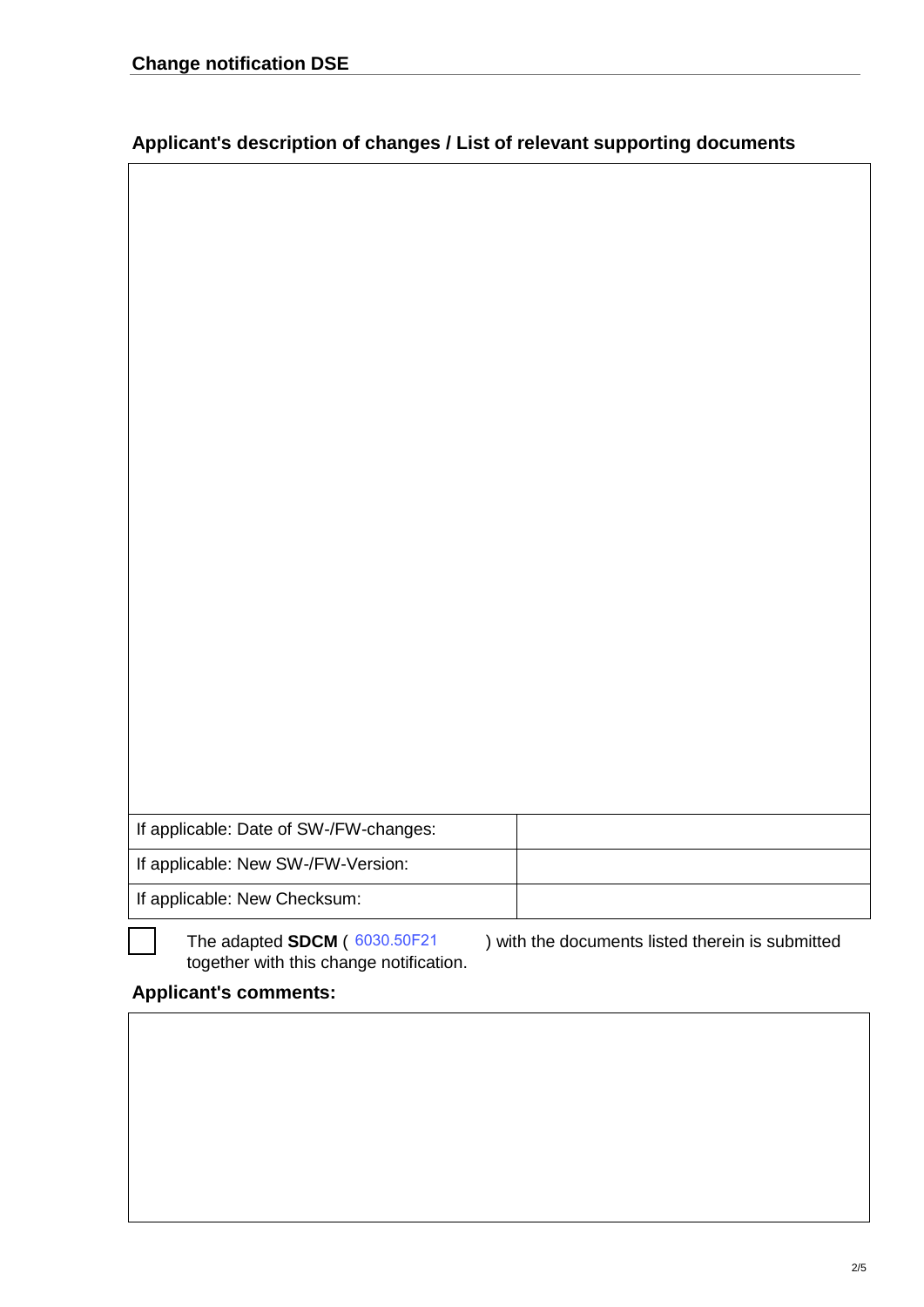The applicant confirms the completeness of this notification and accompanying relevant documents and agrees to the requirements of the guidelines for data security examination [6030.50B01.](https://www.metas.ch/dam/metas/en/data/dienstleistungen/metas-cert/Datensicherheit/6030-50b01-guideline_dsv-e.pdf)

Place and date:

# **Applicant submits this notification form to:**

#### **Responsible test laboratory:**

| Company                 |  |
|-------------------------|--|
| Department              |  |
| <b>Street</b>           |  |
| ZIP / City / Country    |  |
| <b>Contact person</b>   |  |
| Name                    |  |
| Phone / Mobile / E-Mail |  |

## **Test Labs statements to the above listed changes regarding to DSE re-evaluation and if needed results of re-evaluation**

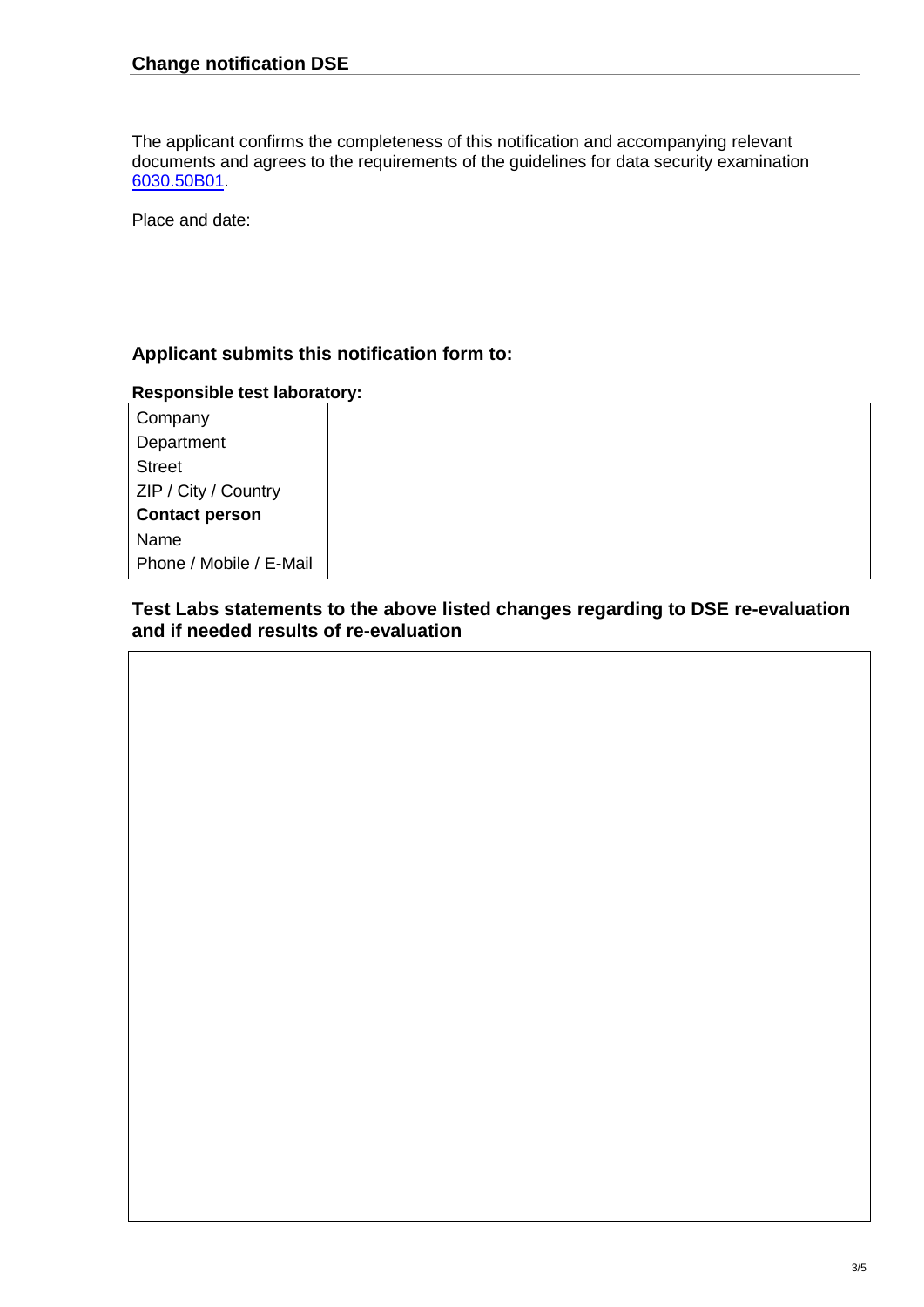**Test laboratory's list of associated, relevant documents:**

**Test laboratory's comments:**

Place and date:

### **Submit this notification to:**

**Federal Institute of Metrology METAS** Conformity Evaluation Body METAS-Cert Lindenweg 50 3003 Bern-Wabern **Switzerland** 

Phone +41 58 387 01 11, DS@metas.ch

Please send form and additional documents securely over [PrivaSphere online service](https://www.privasphere.com/) or by email (not secure) to [ds@metas.ch.](mailto:ds@metas.ch) Your notification will be checked for revision worthiness of certificate. Upon or feedback (Case ID, quote) please apply afterwards with legal relevant [application form.](https://www.metas.ch/dam/metas/de/data/dienstleistungen/metas-cert/Datensicherheit/6030-50f01-antragformular_datensicherheit-d.pdf.download.pdf/6030-50f01-antragformular_datensicherheit-d.pdf)

*Note:*

- *- Size up to 0.5GB,pp*
- *- Secured, encrypted transfer*
- *- Critical for passing firewalls (executable programs, files with macros, etc.): please try to rename file extension*

*Please submit files securely via PrivaSphere Web service on [https://www.privasphere.com/ds@metas.ch:](https://www.privasphere.com/ds@metas.ch) (use web form, maybe copy web link manually in your preferred web browser)*